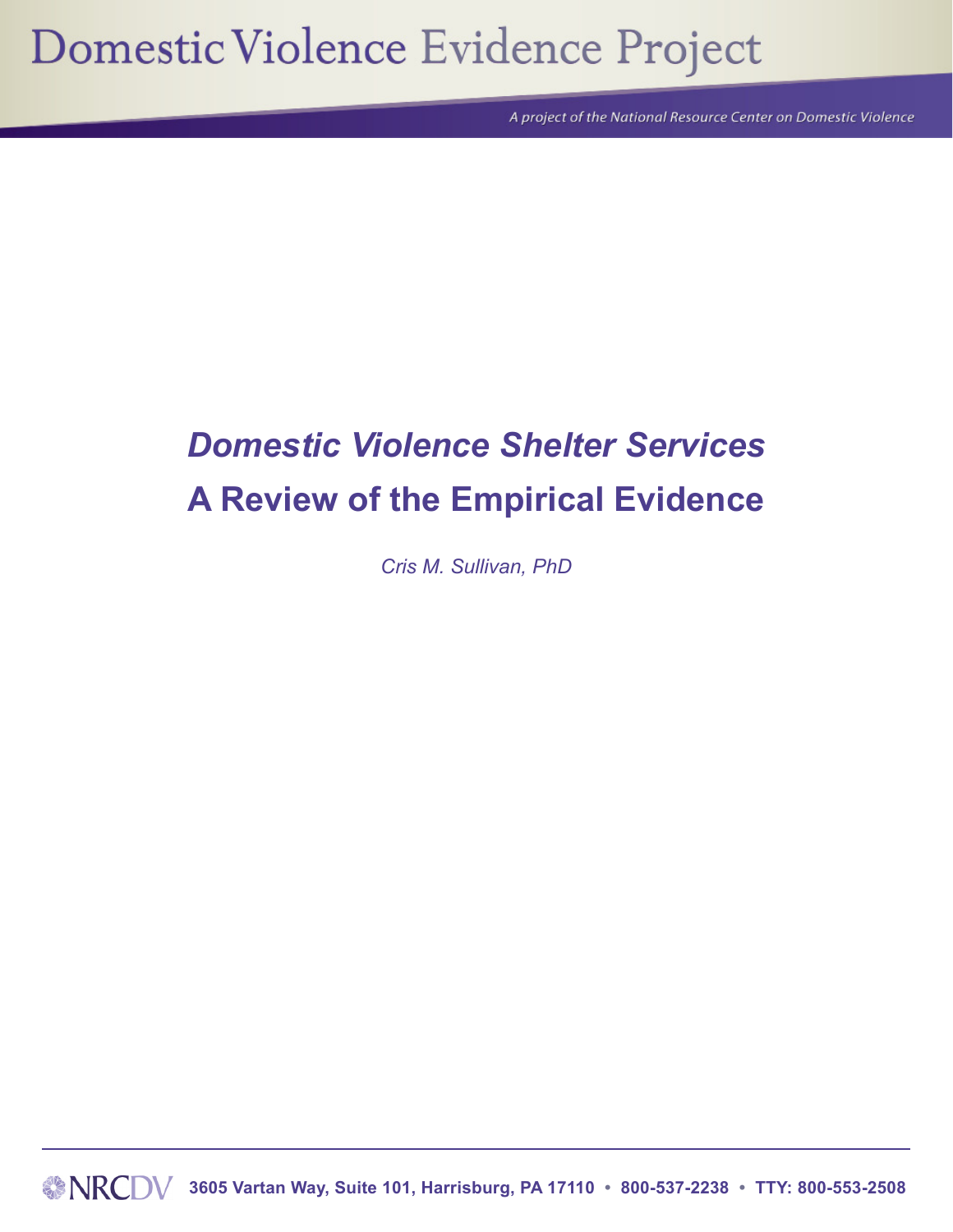# *Overview of the DV Evidence Project*

Increasingly, domestic violence programs are being asked to learn more about, contribute to, and describe how they are engaging in evidence-based and evidence-informed practices. Funders, policymakers, researchers, and advocates themselves are also more interested today in what evidence exists that a particular intervention or prevention strategy is making a positive difference for survivors, or is meeting the outcomes it was designed to achieve. With this information, domestic violence programs can better secure continued support for proven programs and practices, and can more easily identify, develop, and/or adapt innovative or exemplary approaches from other communities.

To respond to this new emphasis on evidence-based and evidence-informed practice, the National Resource Center on Domestic Violence (NRCDV), with support and direction from the Family Violence Prevention and Services Program at the U.S. Department of Health and Human Services, engaged in a two–pronged approach. First, evidence was collected and synthesized from published, empirical research studies. Second, in recognition that controlled research studies

 "In one field after another, we are learning that so much of the most promising work in addressing the most intractable social problems is complex, multifaceted, and evolving."

 *Schorr & Farrow, 2011; p. 22*

are not the only form of evidence to consider in determining program effectiveness (Puddy & Wilkins, 2011; Schorr & Farrow, 2011), the project also identified where emerging and promising evidence exists that specific programs and practices are effectively addressing complex social problems in community settings.

This research summary, one of a series developed by the NRCDV's [Domestic Violence Evidence Project](http://dvevidenceproject.org), should be viewed as an important piece of information to consider, but it does not include the broad scope and continuum of services being delivered across the country or globe. Practice-based evidence being generated by the field and captured in the project's Program and Practice Profiles should also be considered.

**Distribution Rights.** This DV Evidence Project paper may be reprinted in its entirety or excerpted with proper acknowledgement to the author(s) and the National Resource Center on Domestic Violence, but may not be altered or sold for profit.

**Suggested Citation.** Sullivan, C.M. (2012, October). *Domestic Violence Shelter Services: A Review of the Empirical Evidence,* Harrisburg, PA: National Resource Center on Domestic Violence. Retrieved month/day year, from: [http://www.dvevidenceproject.org.](http://www.dvevidenceproject.org/)

© Copyright 2012. National Resource Center on Domestic Violence. All rights reserved.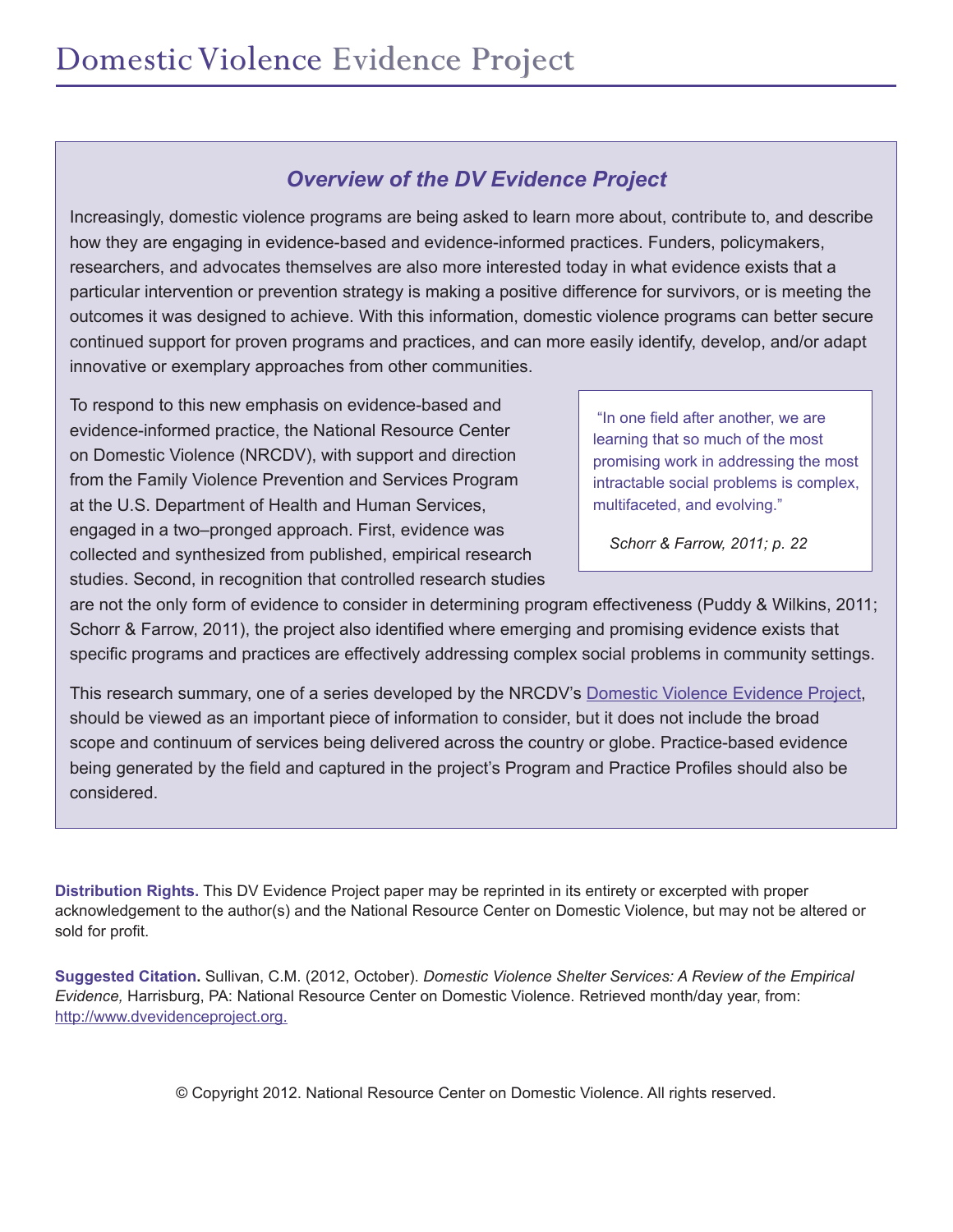# *Domestic Violence Shelter Services*  **A Review of the Empirical Evidence**

#### *Introduction*

There are fewer than 1,500 domestic violence shelters programs across the entire United States (National Network to End Domestic Violence, 2012), and thousands of survivors and their children are turned away annually due to lack of space or other resource limitations. Although shelter funding has increased substantially over the last several decades, particularly since the original passage of the Family Violence Prevention and Services Act in 1984, followed by the Violence against Women Act (VAWA) in 1994, many shelters still struggle financially to remain open.

Most survivors turn to shelter programs only as a last resort (Grossman & Lundy, 2011). Few women<sup>1</sup> look forward to entering a new environment that is often crowded with strangers, involves living collectively with many other individuals in crisis, offers little to no privacy, and includes numerous restrictions that come with such a living condition. If they can stay with friends or relatives, secure their own homes so that they feel safe living there, or afford to move either temporarily or permanently, these choices are generally deemed more desirable and less traumatic for survivors and their children. Unfortunately, many women lack the social and economic resources to choose any of these options, and for them a shelter is their best alternative (Panchanadeswaran & McCloskey, 2007).

The typical maximum length of stay at a domestic violence shelter in the United States began as 30 days, although most programs today offer extensions as needed, or provide longer stays, given the lack of housing and other resources available in communities. During their stay, women are provided with far more than beds, meals, and laundry facilities. ''Counselor advocates'' work with survivors to identify and meet the family's unmet needs (Sullivan, 2010). This might include making arrangements with their children's school, negotiating a leave from work, finding employment or training opportunities, or obtaining health care. Shelter residents are also informed about their legal rights and are assisted in obtaining protection orders and legal assistance, if desired. Most shelters also run educational as well as support groups, where women receive both factual information about available services and a conceptual framework – such as the Power and Control Wheel – to help them understand what they have been through. These formal services are complemented by informal opportunities to talk with other women that arise in the normal course of a day. Safety planning is also a core service offered to women and their children in a shelter. Most programs provide all services free of charge or at minimal cost and are philosophically committed to women's empowerment (Macy et al., 2009).

To date, there is limited empirical evidence regarding the effectiveness of domestic violence shelters, for obvious ethical reasons. It would not be feasible nor ethical to randomly assign survivors into shelters, and

 $1$  All domestic violence shelters in the U.S. offer emergency housing and support to both female and male survivors of intimate partner abuse, with men typically being offered separate accommodations. However, the vast majority of shelter residents are women, and all of the empirical studies reviewed herein were with women shelter residents, with one exception. Lyon, Lane, & Menard's 2008 multistate shelter study included 3,397 women and 13 men. Therefore, the female pronoun is sometimes used to refer to shelter residents. This is not intended to minimize or ignore the experiences of male survivors needing emergency shelter.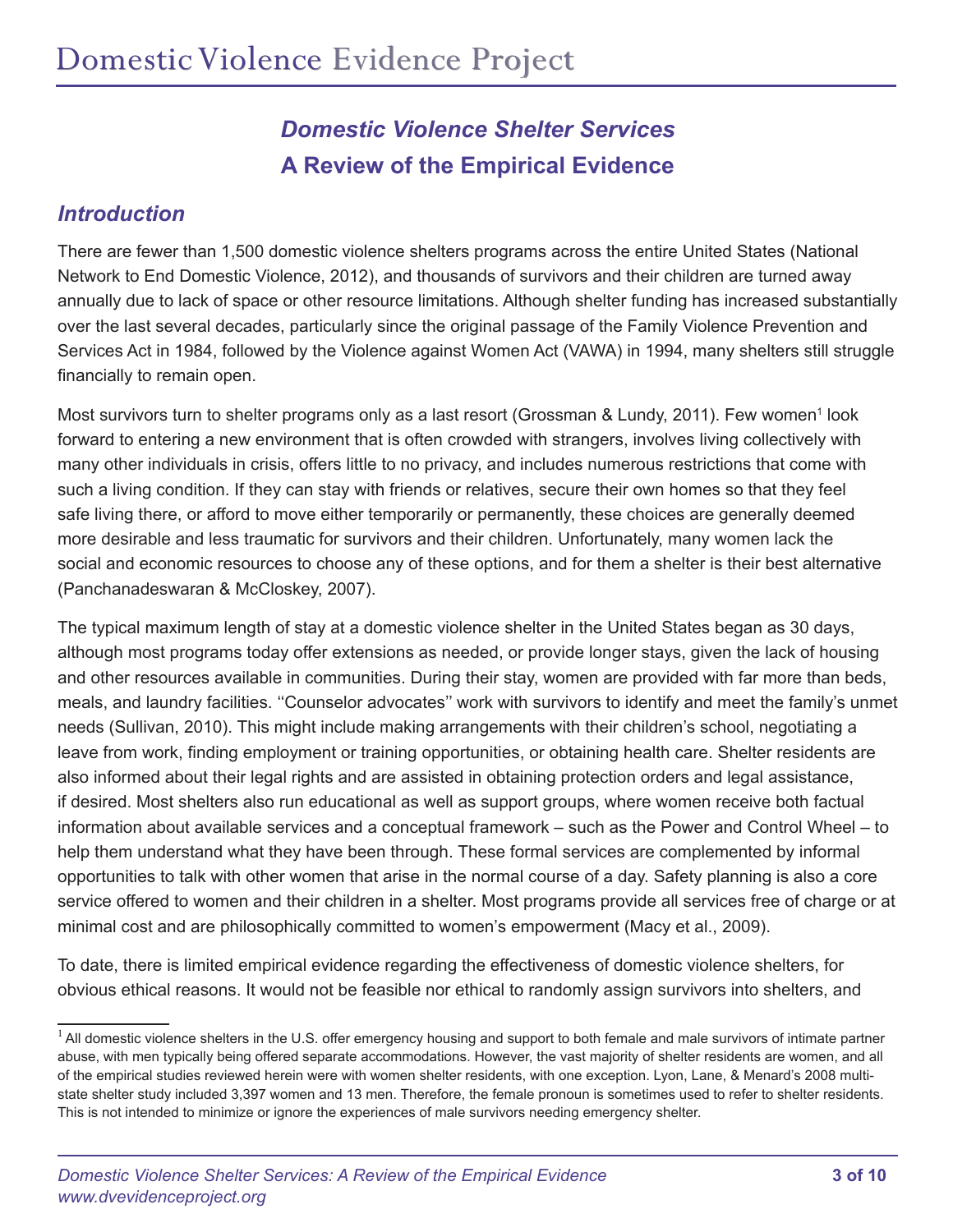those studies that have compared women who do and do not use shelters are severely limited by the fact that these two groups of women differ on many other variables other than shelter use (e.g., income level, education level, access to other options, severity of abuse). It is also difficult to examine the impact of "shelter" on women's lives because there are so many services and programs offered within most shelters (e.g., support groups, advocacy, children's programs). If women report the shelter experience as being helpful, therefore, it is not always clear what aspects of the experience contribute to that assessment. These difficulties notwithstanding, this paper examines the empirical studies of shelter effectiveness in the

This paper was prepared for the *Domestic Violence Evidence Project*, an initiative of the National Resource Center on Domestic Violence. The overall goal of the DV Evidence Project is to combine what we know from research, evaluation, practice and theory to inform critical decision-making related to domestic violence intervention and prevention efforts. We encourage you to visit [www.dvevidenceproject.org](http://www.dvevidenceproject.org) for additional materials, including research summaries, community practice summaries and evaluation tools.

lives of abused women. This review includes studies of "shelter" in general, and does not address the specific programs offered within shelter (e.g., support groups, children's programs), which are the subject of separate research summaries.

# *Method*

A systematic review of the scientific literature was undertaken to locate all empirical articles examining the impact of shelter services on survivors' lives. Articles were located through computerized journal databases (PubMet, PsychInfo, Google Scholar, & JSTOR), using combinations of the following keywords: domestic violence, intimate partner violence, domestic abuse, gender-based violence, gendered violence, shelter, and residential services. Following that, we conducted backward searches through the reference list of articles selected for inclusion. The original search yielded 2,970 results. Forty two journal articles, book chapters, and evaluation reports relevant to shelter efficacy were identified from these efforts, and 17 met the inclusion criteria of presenting shelter outcome data.

# *Findings*

Domestic violence victims have different reasons for utilizing shelters, with some intending to leave the relationship permanently and others seeking temporary respite with the hopes they can salvage their relationship if their partner is willing to change. Some women who seek shelter are being abused by expartners, highlighting the reality that ending the relationship does not always end the abuse (Fleury, Sullivan, & Bybee, 2000; Hardesty & Chung, 2006). Survivors also enter shelter with different life experiences and need different types of assistance (Sullivan, Baptista, O'Halloran, Okroj, Morton, & Stewart, 2008). Some may need information about domestic violence and safety planning, others need help with practical issues such as housing and employment, and others are seeking a combination of emotional support and practical assistance. Most women have multiple needs when entering shelter, and rely on staff to provide individualized services and supports to them. Because of this complexity, it is not feasible to examine only one universal outcome variable for shelter. Instead, some studies have stayed broad, asking about general "satisfaction" with shelter stay, while others have examined particular outcomes (e.g., depression). Two studies that examined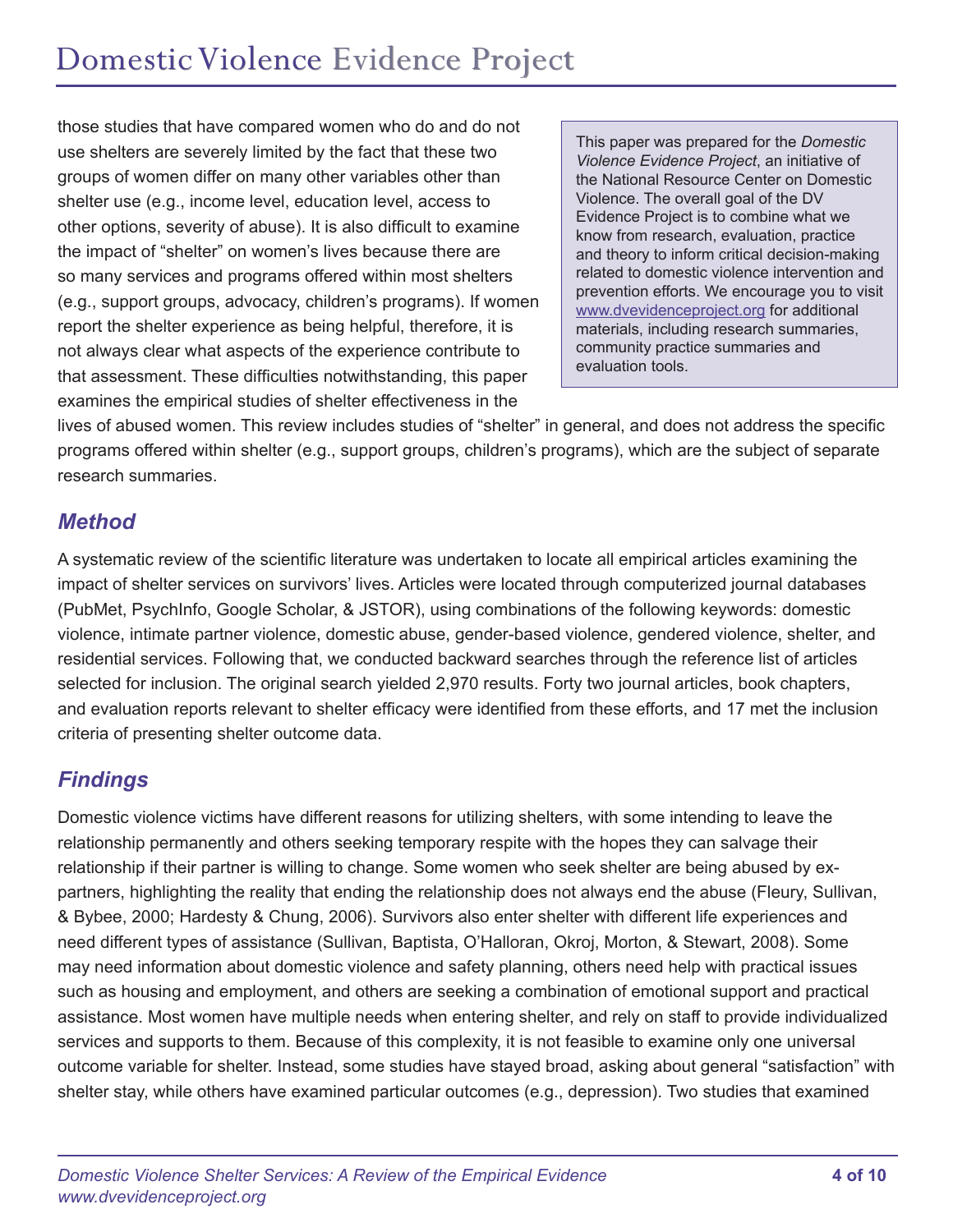overall satisfaction were Cannon and Sparks (1989; 95% of women found shelter helpful) and Fowler and colleagues (2011; on average, women found shelters "quite helpful"). Panchanadeswaran and McCloskey (2007) examined what contributed to women leaving their abusive relationships, and found that, for women experiencing moderate to severe violence, shelter was significantly related to ending the relationship. Gondolf, Fisher, and McFerron (1992) also found that the more types of services women used while in shelter, the more likely they were to live independently post-shelter.

Bowker and Maurer (1985) published the first study on survivors' views about domestic violence shelters. Their sample included 1000 women recruited nationally through Women's Day magazine, as well as 146 in-depth interviews with formerly abused women from Wisconsin. Twenty six percent of the sample had used shelter services, and women were more likely to rate shelters as being 'very effective' (44%) than any other formal services in reducing or ending the violence against them. While 72% of the women said that shelter had been slightly to very effective in reducing the violence against them, 6% noted it had increased the violence. A study conducted 20 years later (Goodkind, Sullivan, & Bybee, 2004) reported almost identical findings. While 79% of the women in their sample who had used shelters reported them as helping reduce the violence, 10% said the experience had no effect on the abuse and 10% said the violence had increased as a result of using shelter. These findings underscore the point that the larger community must be involved in preventing abusers from recidivating.

The earliest in-depth examination of the role of shelters in survivors' lives involved conducting qualitative interviews with 63 women using a shelter in western Canada (Tutty, Weaver, & Rothery, 1999). Women had to have been in shelter at least one and a half weeks before being interviewed, and interviews explicitly focused on how women perceived shelter staff, the shelter facility itself, and other residents as being helpful to them. Thirty five of the 63 women (44%) were successfully located 4-6 months later and interviewed about how they now thought the shelter experience had impacted them. When explicitly asked what about the shelter was most helpful to them, 84% of the women mentioned the staff, noting they were not just knowledgeable, but caring and supportive as well. Almost half of the women commented on how safe they felt in the shelter, with some noting that it was the first time in years that they could truly sleep. Other components of the shelter experience that women noted included having other survivors to talk with about their experiences, learning about and being connected with community resources, and the programs for their children. Several women mentioned how critical the shelter was in helping them, with several saying it had saved their lives<sup>2</sup>.

Tutty (2006) conducted a later study that included 368 women using shelters in Canada, and this study involved surveying residents within 3 days of entering shelter and again toward the end of their stay. The initial survey asked what women had wanted from shelter, and the most common responses were emotional support (81%) and safety (80%). The second survey examined women's satisfaction with the shelter as well as changes in trauma-related symptoms. Women were asked which three services had been most important to them, and the top three were safety, emotional support/counseling, and housing assistance.

 $2$  This study was also described in a later book chapter (Tutty & Rothery, 2002), but with a larger sample. 102 women were qualitatively interviewed one and a half weeks into their shelter stay, and 64 were interviewed 4-6 weeks after leaving shelter. Results were the same as those presented here.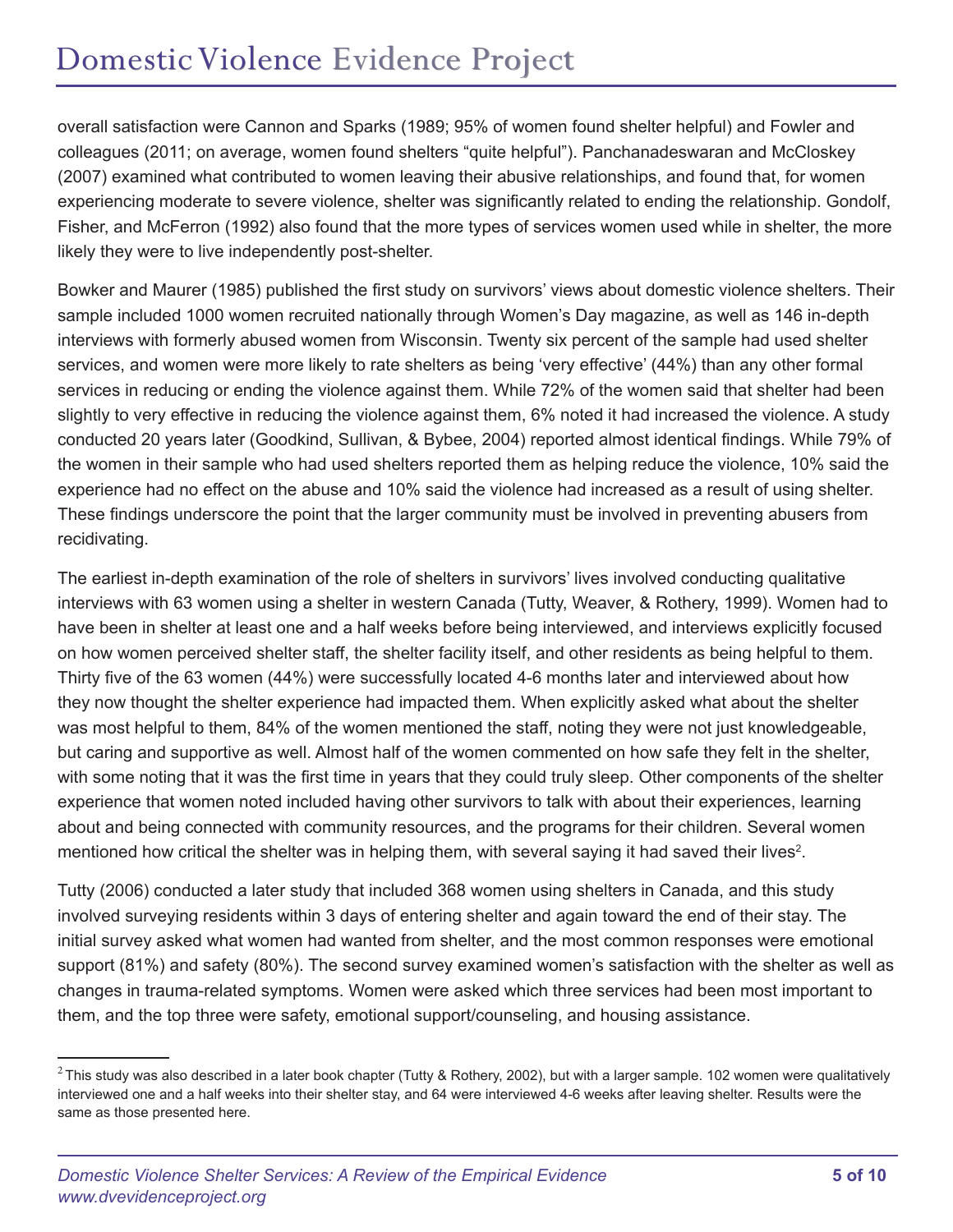This large-scale, pre-post design study also identified a number of shelter-based outcomes. As they were leaving shelter, women endorsed understanding that they deserve better (100%), feeling more hopeful (99%), and having more ways to keep themselves and their children safe (97%). Finally, this study also examined changes in trauma-related symptoms, using the Impact of Event Scale – Revised (Creamer, Bell, & Failla, 2003; Weiss & Maymar, 1997). Women were asked how much they continued to be bothered by symptoms that tend to indicate post-traumatic stress (e.g., I had trouble concentrating; I was jumpy and easily startled). One hundred eighty women completed this scale at both shelter entry and exit. The majority of items were endorsed at the "moderately bothersome" level by women at shelter entry, with almost all decreasing to "bothering a little bit" by shelter exit. This change was statistically significant ( $p < .0001$ ).

| <b>Information About:</b>                   | Wanted On<br>Entry        | <b>Very Helpful</b> | Somewhat<br>Helpful | <b>Not Very Helpful</b> |
|---------------------------------------------|---------------------------|---------------------|---------------------|-------------------------|
| How to protect myself                       | 55.3%                     | 68.9%               | 25.6%               | 5.6%                    |
| How better to help myself                   | 65.4%                     | 68.8%               | 26.5%               | 4.8%                    |
| Learning to recognize abuse                 | 44.7%                     | 75.4%               | 19.9%               | 4.7%                    |
| Improving my self-esteem and self-<br>care  | 68.2%                     | 66.7%               | 28.0%               | 5.4%                    |
| Coping with stress and anger                | 71.0%                     | 59.2%               | 31.1%               | 9.5%                    |
| <b>Help for Children</b>                    | <b>Wanted On</b><br>Entry | <b>Very Helpful</b> | Somewhat<br>Helpful | <b>Not Very Helpful</b> |
| Child care/day care and/or relief           | 36.4%                     | 63.0%               | 27.8%               | 9.3%                    |
| How abuse affects children                  | 42.9%                     | 70.9%               | 25.2%               | 3.9%                    |
| Dealing with child's schooling/school       | 18.0%                     | 72.1%               | 20.9%               | 7.0%                    |
| Counseling/groups for children              | 32.7%                     | 54.4%               | 31.6%               | 13.9%                   |
| Dealing with a difficult child              | 22.6%                     | 49.4%               | 40.5%               | 10.1%                   |
| Learning about healthy child<br>development | 21.2%                     | 64.6%               | 28.1%               | 7.3%                    |
| Safety plans for children                   | 28.1%                     | 76.6%               | 17.8%               | 5.6%                    |

#### **Table 1. Helpfulness of Services from Canadian Shelters (N=368)**

Tutty, L.M. (2006). Effective practices in sheltering women leaving violence in intimate relationships. Toronto, Ontario: YWCA Canada.

A similar large-scale shelter study was conducted in the United States that included surveying women within 3 days of entering shelter and again when they were close to leaving (Lyon, Lane, & Menard, 2008). This eightstate study included 3,410 survivors from 215 shelter programs, and 92% of the women noted that their shelter stay was helpful to them. Although overall client satisfaction is important, it is far more compelling to examine whether survivors received the help they were seeking for their diverse needs, and how that help specifically impacted them. In this study, survivors were extremely likely to report receiving some or all of the help they sought for their self-identified needs. Further, they reported numerous positive outcomes as a result of their shelter stays. Over 80% of the survivors reported having more ways to plan for their safety, knowing more community resources they could utilize in the future, feeling more hopeful, and feeling able to achieve their goals (see Table 2).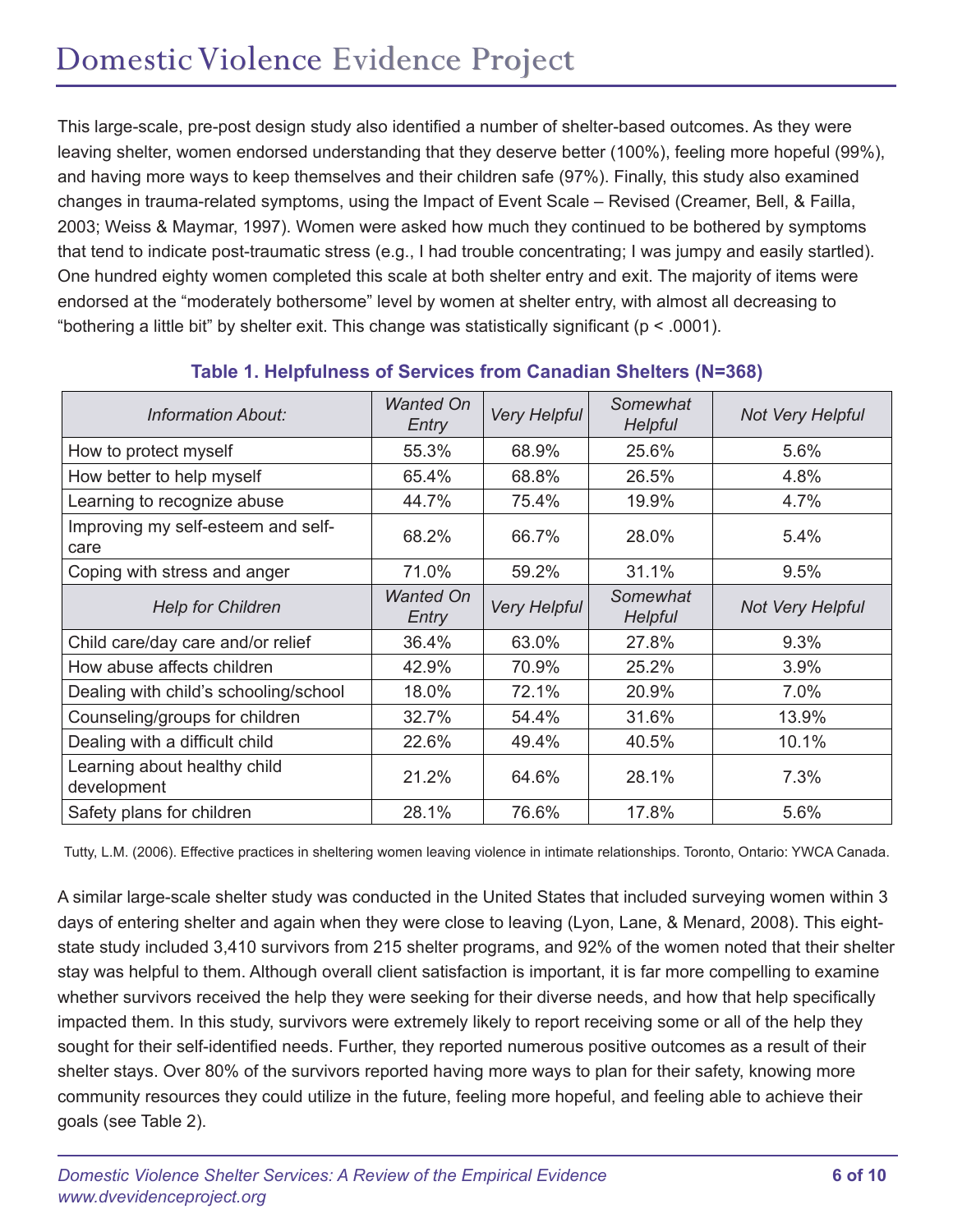| Because of my shelter experience, I feel:                        |     |  |  |  |
|------------------------------------------------------------------|-----|--|--|--|
| I will achieve the goals I set for myself                        | 93% |  |  |  |
| I know more ways to plan for my safety                           | 92% |  |  |  |
| I can do more things on my own                                   | 91% |  |  |  |
| I know more about my options                                     | 91% |  |  |  |
| More hopeful about the future                                    | 90% |  |  |  |
| More comfortable asking for help                                 | 89% |  |  |  |
| I know more about community resources                            | 85% |  |  |  |
| More comfortable talking about things that bother me             | 85% |  |  |  |
| I believe that as a result of shelter my children $(n=2,523)$ :  |     |  |  |  |
| Feel more supported                                              | 84% |  |  |  |
| Have more understanding about what has been happening            | 78% |  |  |  |
| Are better able to express their feelings without using violence | 77% |  |  |  |

### **Table 2. Shelter Outcomes from Eight-State Study in the United States (N=3,410)**

Lyon, E., Lane, S. & Menard, A. (2008). Meeting survivors needs: A multi-state study of domestic violence shelter experiences. Harrisburg, PA: National Resource Center on Domestic Violence.

These types of outcomes were also found in two other studies. The first study included 40 women across eight Israeli shelters (Itzhaky & Ben Porat, 2005). After staying three months in shelter, women reported higher selfesteem, sense of personal empowerment, hope, and life satisfaction than they had reported upon arrival into shelter. The other study included 21 women from four Canadian shelters (Orava, McLeod, & Sharpe, 1996). The longer women stayed at shelter, the lower their depression scores and the higher their self-esteem.

*Impact of Shelter on Children and Youth*. Two studies included a focus on shelter outcomes for children and youth (Chanmugam, 2011; Lyon et al., 2008). Chanmugam (2011) separately interviewed 14 adolescents and their mothers about their shelter experience, with the teens reporting many benefits. They appreciated being with other residents, the safety provided by the shelter, and the financial support for their mothers, while disliking the rules and lack of privacy. The other study included outcome questions about the children that the mothers completed. As can be seen in Table 1, mothers in Lyon and colleagues' study (2008) reported that, as a result of shelter, their children felt more supported (84%), had a greater understanding of what had happened to them (78%), and were able to express their feelings without using violence (77%).

*The Work of Shelter Staff to Achieve Desired Outcomes.* Shelter staff engage in a variety of activities to help women achieve the goals they have set for themselves. In brief, they engage in safety planning with survivors, provide information about their rights and options as well as about the dynamics of domestic violence, offer support and respect, and work to connect women with community resources. Some studies have captured women's views of these efforts. For example, Few (2005) interviewed 30 women using rural shelters, and women reported that staff had helped them recognize their inner strengths and had advocated effectively for them. Haj-Yahia and Cohen (2009) found similar results with their sample of 18 women using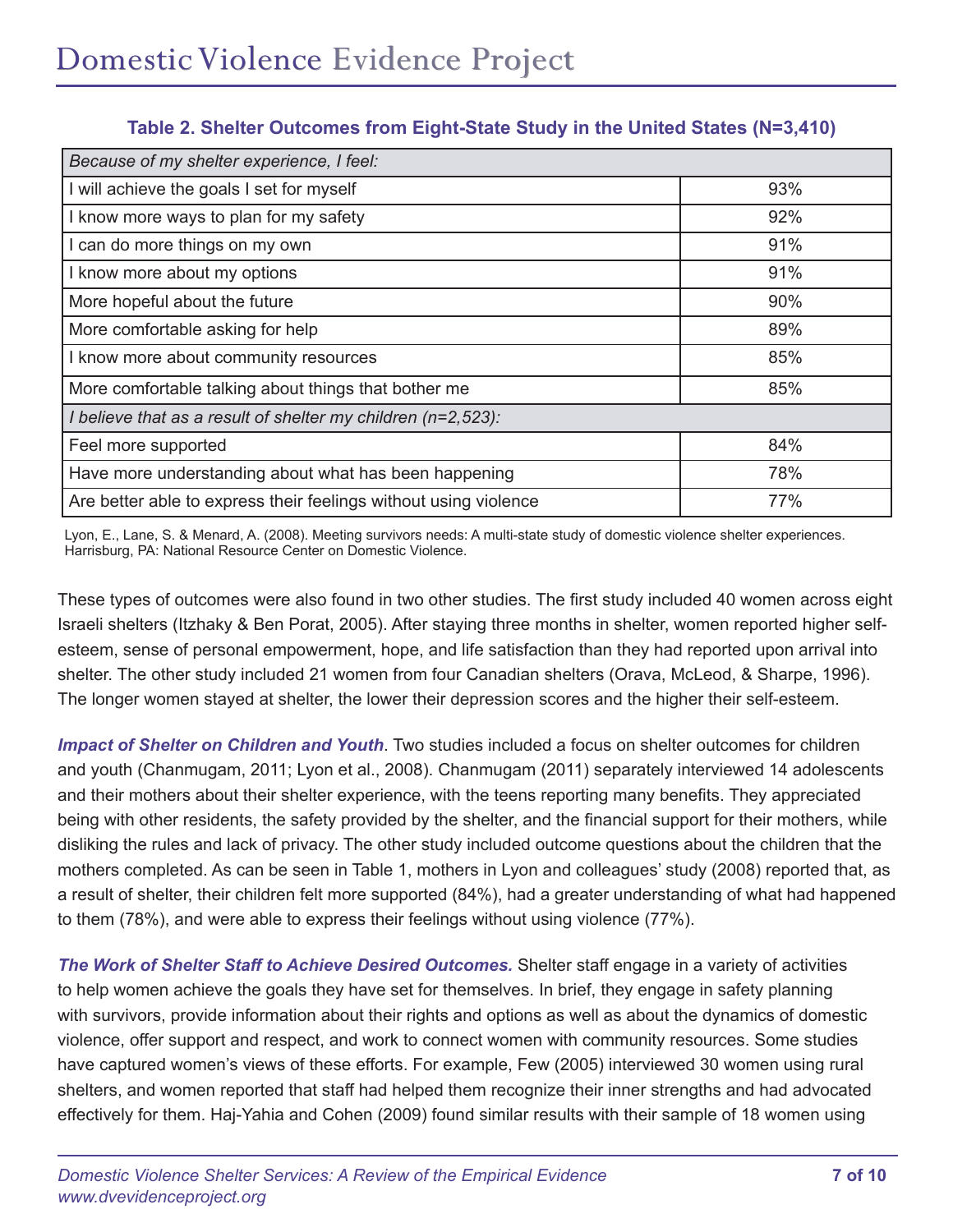Israeli shelters. Women said that staff were open, promoted equality, and were respectful. Three additional qualitative studies supported these findings. Wettersten and colleagues' (2004) sample of 10 reported that the support they received from staff was now a 'strength' they possessed and that shelter had been helpful in assisting them with knowing about and obtaining community resources. Focus groups with 55 women across seven cities resulted in similar findings (Davis & Srinivasan, 1995). Women noted that shelter staff validated their experiences, helped them feel less alone, and provided concrete resources that they needed. Finally, Chanmugam's (2011) study of 14 mother-youth dyads in shelter noted that mothers found shelter beneficial because they were now safe and were receiving services that closely matched their needs.

# *Conclusions*

The 17 studies included in this review suggest that shelters offer a supportive and effective resource to women experiencing intimate partner violence. However, they all rely solely on self-report data from shelter residents themselves and there is no way to know what would have happened in these women's lives had they not used shelter. This notwithstanding, these studies provide a compelling picture that shelters not only help women heal from the trauma they have recently experienced, but they can be instrumental in helping women regain control over their lives.

Two rigorous studies to date have been conducted that included large samples across multiple shelters. One included 368 women across 10 shelters in Canada (Tutty, 2006) and the other involved 3,410 women from 215 shelters across 8 states in the United States (Lyon, Lane, & Menard, 2008). Both studies surveyed survivors at shelter entry and exit, allowing for the first examinations of change over time within shelter. Interestingly, findings across both studies were quite similar, with the vast majority of survivors reporting that they felt safer, more hopeful, and had more safety strategies at their disposal post-shelter. Tutty (2006) also demonstrated a significant decrease in trauma-related symptoms across women's shelter stays.

Finally, it is significant that three studies asked women what they would have done if shelter had not been available to them, and their responses were sobering. Women's responses included that they would have been homeless, would have continued to be beaten, or that they would have prostituted to support themselves and their children. Some women noted that they would have either killed themselves or their abuser (Lyon et al., 2008; Sullivan et al., 2008; Tutty, Weaver, & Rothery, 1999). Clearly, shelters provide not only immediate and long-term support for abused women and their children but are in some cases life-saving as well.

**About the Author:** Dr. Cris M. Sullivan is Professor of Ecological/Community Psychology and Coordinator of the Violence Against Women Research and Outreach Initiative at Michigan State University (MSU). She is also Associate Chair of the Psychology Department and is a Senior Fellow of MSU's Office on Outreach and Engagement. She has been an advocate and researcher in the movement to end violence against women since 1982. Her areas of expertise include developing and evaluating community interventions for abused women and their children, and evaluating victim services.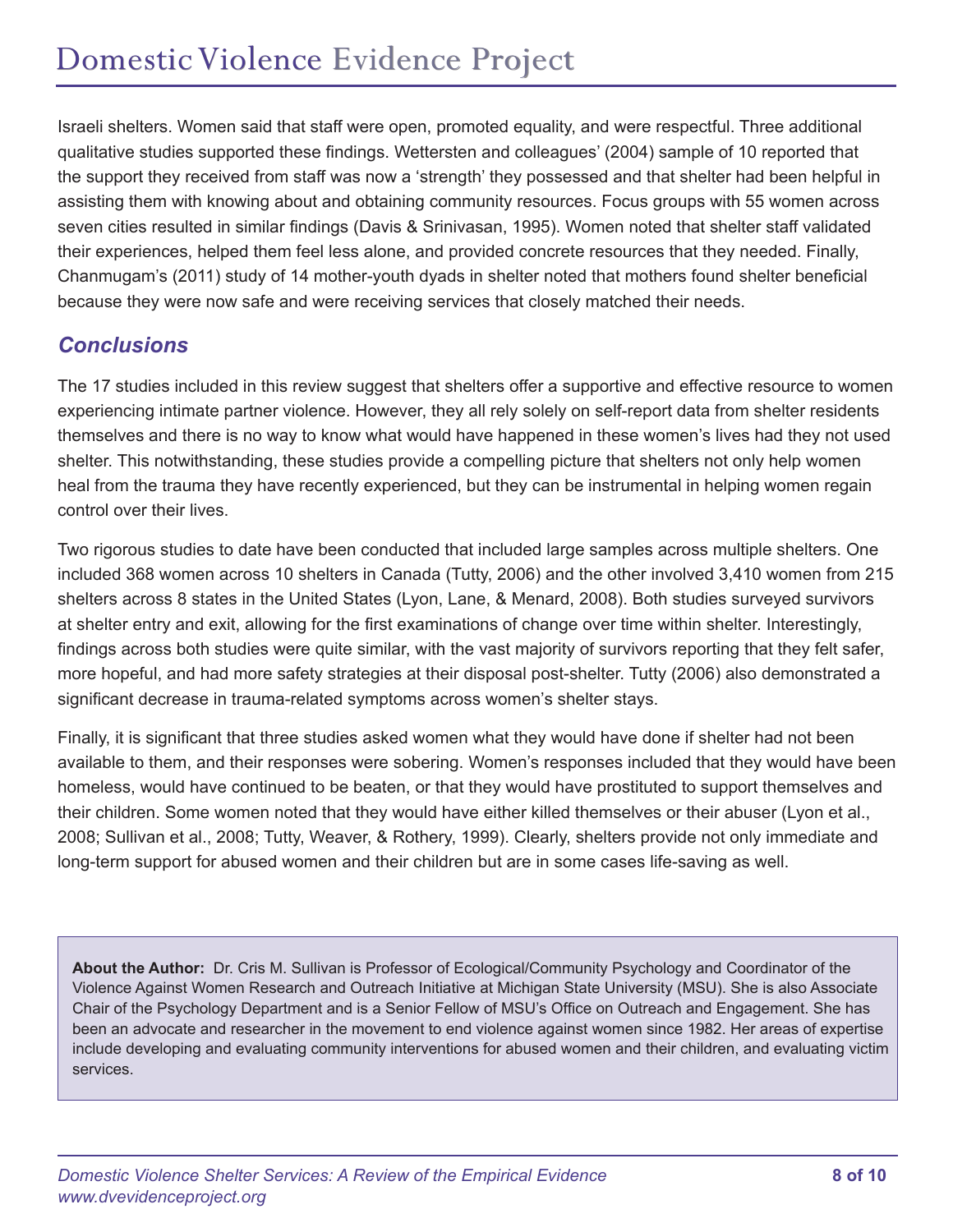# *Seventeen Articles Included in Review*

Bowker, L.H. & Maurer, L. (1985). The importance of sheltering in the lives of battered women. Response to the Victimization of Women & Children, 8, 1

Cannon, J., & Sparks, J. (1989). Shelters - an alternative to violence: A psychosocial case study. Journal of Community Psychology, 17, 203-213.

Chanmugam, A. (2011). Perspectives on US domestic violence emergency shelters: What do young adolescent residents and their mothers say? Child Care in Practice, 17, 393-415.

Davis, L. V., & Srinivasan, M. (1995). Listening to the voices of battered women: What helps them escape violence. Affilia, 10, 45-69.

Few, A. L. (2005). The voices of black and white rural battered women in domestic violence shelters. Family Relations, 54, 488-500.

Fowler, D.N., Faulker, M., Learman, J., & Runnels, R. (2011). The influence of spirituality on service utilization and satisfaction for women residing in a domestic violence shelter. Violence Against Women, 17, 1244-1259.

Gondolf, E.W., Fisher, E., McFerron, J.R. (1992). The helpseeking behavior of battered women; An analysis of 6000 shelter interviews. In E. Viano (Ed.), The Victimology Handbook: Research Findings, Treatment, and Public Policy, (pp. 113-127). NY: Garland Publishing.

Goodkind, J., Sullivan, C.M., & Bybee, D.I. (2004). A contextual analysis of battered women's safety planning. Violence Against Women, 10, 514-533.

Haj-Yahia, M.M. & Cohen, H.C. (2009). On the lived experience of battered women residing in shelter. Journal of Family Violence, 29, 95-109.

Itzhaky, H. & Porat, A.B. (2005). Battered women in shelters: Internal resources, well-being and integration. Affilia, 20, 39-51.

Lyon, E. Lane, S. & Menard, A. (2008). Meeting survivors needs: A multi-state study of domestic violence shelter experiences. Harrisburg, PA: National Resource Center on Domestic Violence. <http://www.vawnet.org/research/MeetingSurvivorsNeeds/>

Orava, T.A., McLeod, P.J., & Sharpe, D. (1996). Perceptions of control, depressive symptomatology, and selfesteem or women in transition from abusive relationships. Journal of Family Violence, 11, 167-186.

Panchanadeswaran, S. & McCloskey, L.A. (2007). Predicting the timing of women's departure from abusive relationships. Journal of Interpersonal Violence, 22, 50-65.

Tutty, L.M. (2006). Effective practices in sheltering women leaving violence in intimate relationships. Toronto, Ontario: YWCA Canada.

Tutty, L. & Rothery, M. (2002). How well do emergency shelters assist abused women and their children?. In L. Tutty and C. Goard (Eds.), Reclaiming self: Issues and resources for women abused by intimate partners (pp. 25-42). Halifax, NS: Fernwood.